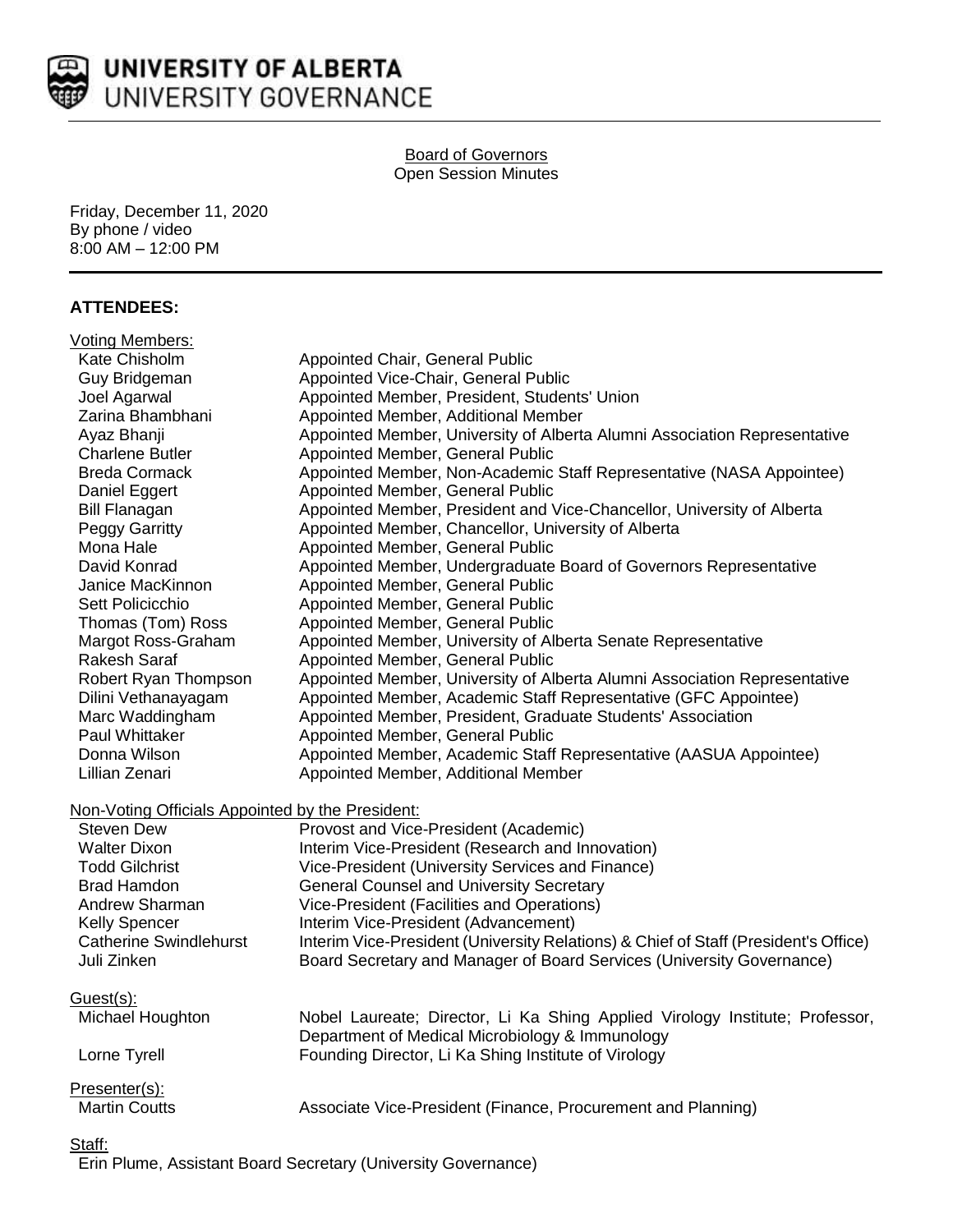The Chair called the meeting to order at 8:00 a.m.

### *IN CAMERA* **SESSION OF VOTING MEMBERS ONLY**

Voting members met, *in camera*.

#### **OPENING SESSION**

The Chair welcomed members and guests, and reminded all in attendance that the open session of the meeting was being webcast to observers, per the May 2020 Board of Governors' motion.

The Chair read the following territorial acknowledgement:

The University of Alberta resides on Treaty 6 territory and the homeland of the Métis. This territory is a traditional gathering place for diverse Indigenous peoples whose histories, languages and cultures continue to influence and enrich our community. To acknowledge the territory is to recognize the longer history of these lands. The acknowledgement signifies our commitment to working in Good Relations with First Nations, Métis and Inuit peoples as we engage in our institutional work, uplifting the whole people, for the University for Tomorrow.

1. *Chair's Session*

*Presenter(s)*: Kate Chisholm

### 1a. Call to Order and Confirmation of Quorum

*Presenter(s)*: Kate Chisholm

The Chair called the open session to order and the Board Secretary confirmed that the attendance constituted quorum.

#### 1b. *Approval of Open Session Agenda*

Materials before members are contained in the official meeting file.

#### *Presenter(s)*: Kate Chisholm

The motion was moved and seconded.

THAT the Board of Governors approve the Open Session agenda, as presented.

**CARRIED**

### 1c. Conflict of Interest - Opportunity for Declaration

#### *Presenter(s)*: Kate Chisholm

The Chair noted that governance best practice requests that members declare at each meeting whether they may have a conflict related to the agenda and absent themselves from the discussion and voting on that item. She invited members to declare conflicts of interest related to the open session agenda of the meeting.

President Flanagan declared a conflict, as a voting member of the Board of Governors, with the motions in Item 5: *University of Alberta for Tomorrow: Academic Restructuring Proposal*. He noted that because he was bringing the three motions to the Board in his capacity as Chair of General Faculties Council that he felt it best to recuse himself from voting on the motions. The Chair acknowledged the President's declaration and, seeing no further declarations, stated that the question had been asked and answered.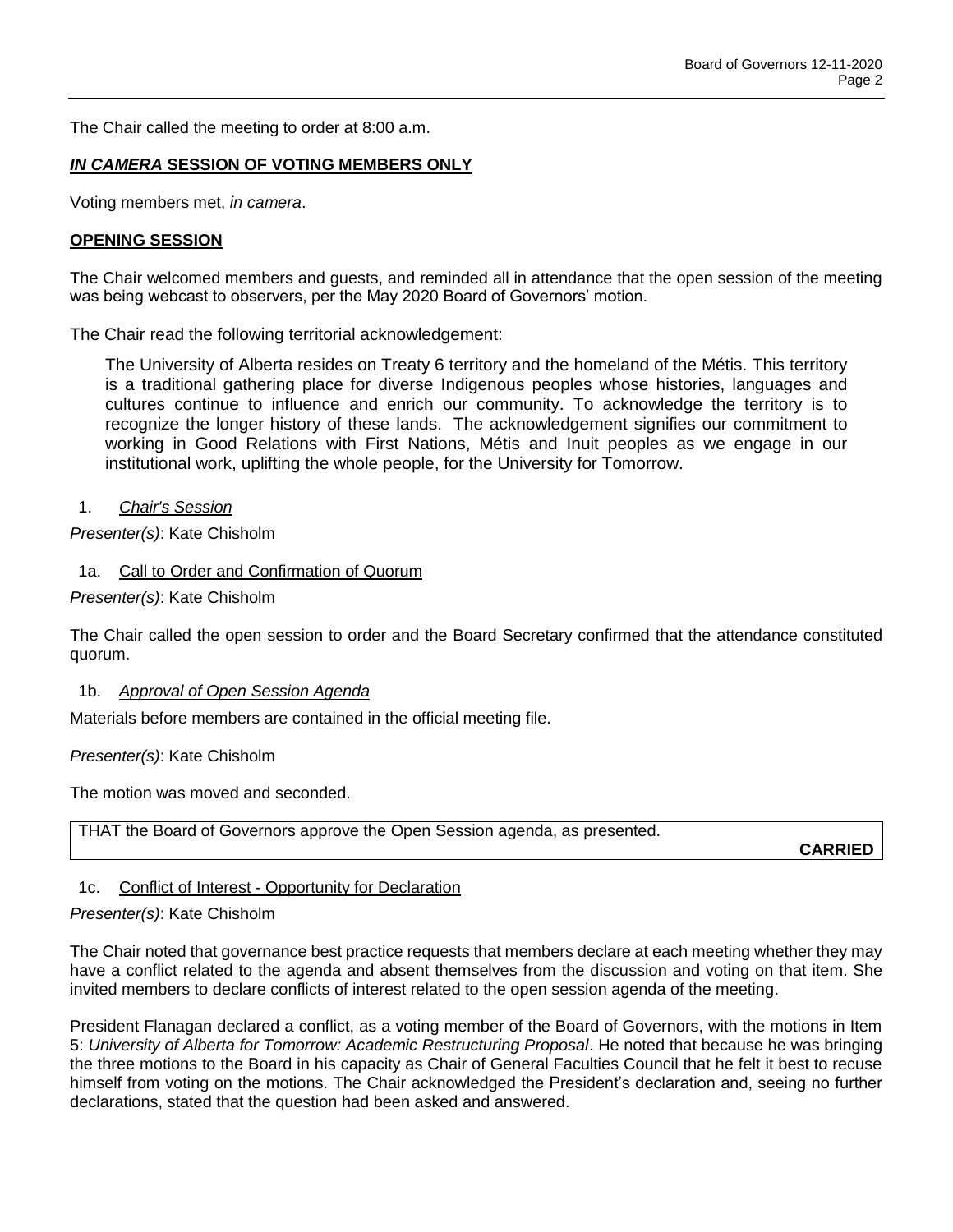## 1d. Chair's Remarks

## *Presenter(s)*: Kate Chisholm

The Chair welcomed Elan MacDonald, incoming Vice-President (External Relations), who was observing the meeting, and thanked Kelly Spencer and Catherine Swindlehurst for their service as Interim Vice-Presidents (Advancement and University Relations, respectively).

She noted that the night prior the Board had been honoured to host a virtual celebration of Nobel Laureate Dr Michael Houghton's research and accomplishments, where they also recognized Mr Li Ka Shing, whose generous donation was foundational to establishing the Institute of Virology and brought Dr Houghton to the University of Alberta. She indicated that Premier Jason Kenney had also attended the celebration where he announced \$20 million in new funding toward pharmaceutical and vaccine research and commercialization.

The President welcomed Dr Houghton and Dr Tyrrell to the meeting and congratulated Dr Houghton, who, the previous day, received the Nobel Prize in Physiology or Medicine in recognition of his discovery of the hepatitis C (HCV) virus. Dr Houghton thanked Dr Tyrrell for his mentorship and friendship, and presented him with a replica Nobel medal in acknowledgement of his years of work to advocate for medical research at the University of Alberta.

The Board acknowledged both Dr Houghton and Dr Tyrrell for their achievements and for their shared generosity of spirit.

- 2. *Report of the President*
	- *COVID-19 Update*
	- *Emergency Governance Protocols Decision Tracker*

Materials before members are contained in the official meeting file.

*Presenter(s)*: Bill Flanagan

*Purpose of the Proposal*: For information / discussion.

*Discussion*: There was no discussion.

# **CONSENT AGENDA**

3. *Motion to Approve the Consent Agenda*

Materials before members are contained in the official meeting file.

*Presenter(s)*: Kate Chisholm

- 3a. Approval of the Open Session Minutes of October 16, 2020 *Report of the Learning, Research and Student Experience Committee*
- 3b. Proposed Suspension of Bachelor of Arts Majors in Biology, Chemistry, Computing Science, Mathematics and Physics, and Sociology, and Bachelor of Science Majors in Mathematics and Physics, and Psychology, Augustana Faculty
- 3c. Proposed Suspension of the Sport Coaching Major in the Bachelor of Kinesiology Program, Faculty of Kinesiology, Sport, and Recreation
- 3d. Proposal for the Termination of the Bachelor of Education, Adult Education Route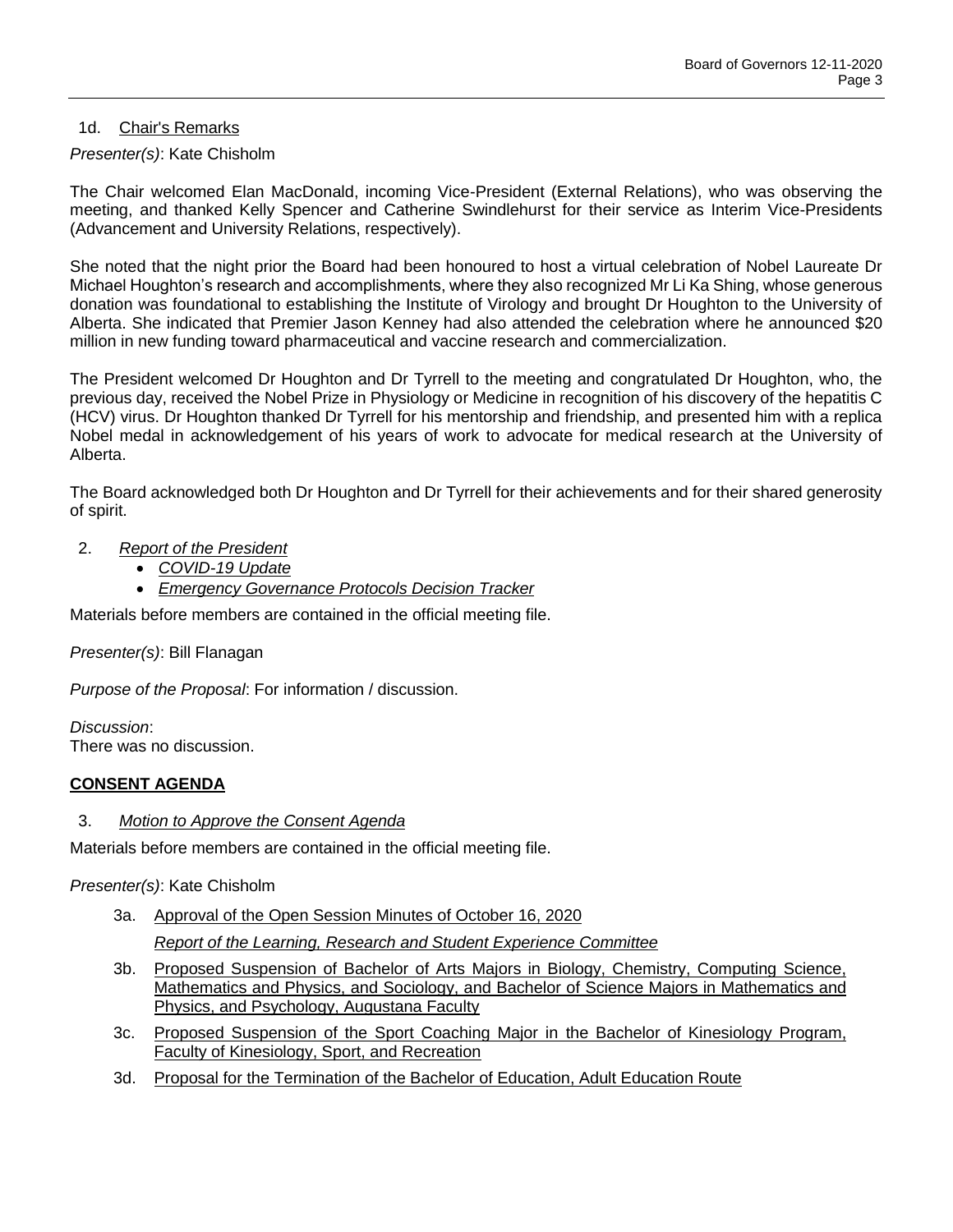The motion was moved and seconded.

THAT the Board of Governors approve the Open Session Consent Agenda.

**CARRIED**

## **DISCUSSION ITEMS**

*Report of the Board Finance and Property Committee*

*Presenter(s)*: Charlene Butler

### 4. Budget Briefing

Materials before members are contained in the official meeting file.

*Presenter(s)*: Todd Gilchrist; Martin Coutts

*Purpose of the Proposal*: For information / discussion.

### *Discussion:*

Mr Gilchrist provided a brief update on the budget, indicating that 2021-22 budget planning is underway, pending announcements regarding provincial budget targets.

## **ACTION ITEMS**

*Report of the President*

*Presenter(s)*: Bill Flanagan

5. University of Alberta for Tomorrow: Academic Restructuring Proposal

Materials before members are contained in the official meeting file.

*Presenter(s)*: Bill Flanagan; Steven Dew

*Purpose of the Proposal*: To consider a series of Academic Restructuring motions that include the introduction of a college model, the component faculties within that model, and the administrative structure for that model.

### *Discussion*:

The President introduced the item in his capacity as Chair of the General Faculties Council (GFC). He noted that the recommendations were a key part of the University of Alberta for Tomorrow (UAT) plan to address the major financial challenges facing the university while also maintain an outstanding student experience, world-class research addressing some of the most pressing problems facing the globe, and a deep commitment to community service and community engagement. He acknowledged the university community's engagement over the past five months in developing a new academic model that would preserve faculty identity, foster the expansion of interdisciplinary research, programming, and community engagement, and enable the university to address its immediate and significant financial challenges.

The President then presented the three motions recommended by GFC at its special meeting on December 7, reviewing each proposal in detail. He briefed the Board on the discussions that took place at GFC in considering the motions, including:

- that the three new colleges would not affect Campus Saint-Jean, Augustana, and the Faculty of Native Studies, which would remain as stand-alone faculties;
- consideration of the configuration of the faculties within the college, noting that the establishment of three new colleges would be essential to achieving the administrative cost reduction targets in the University of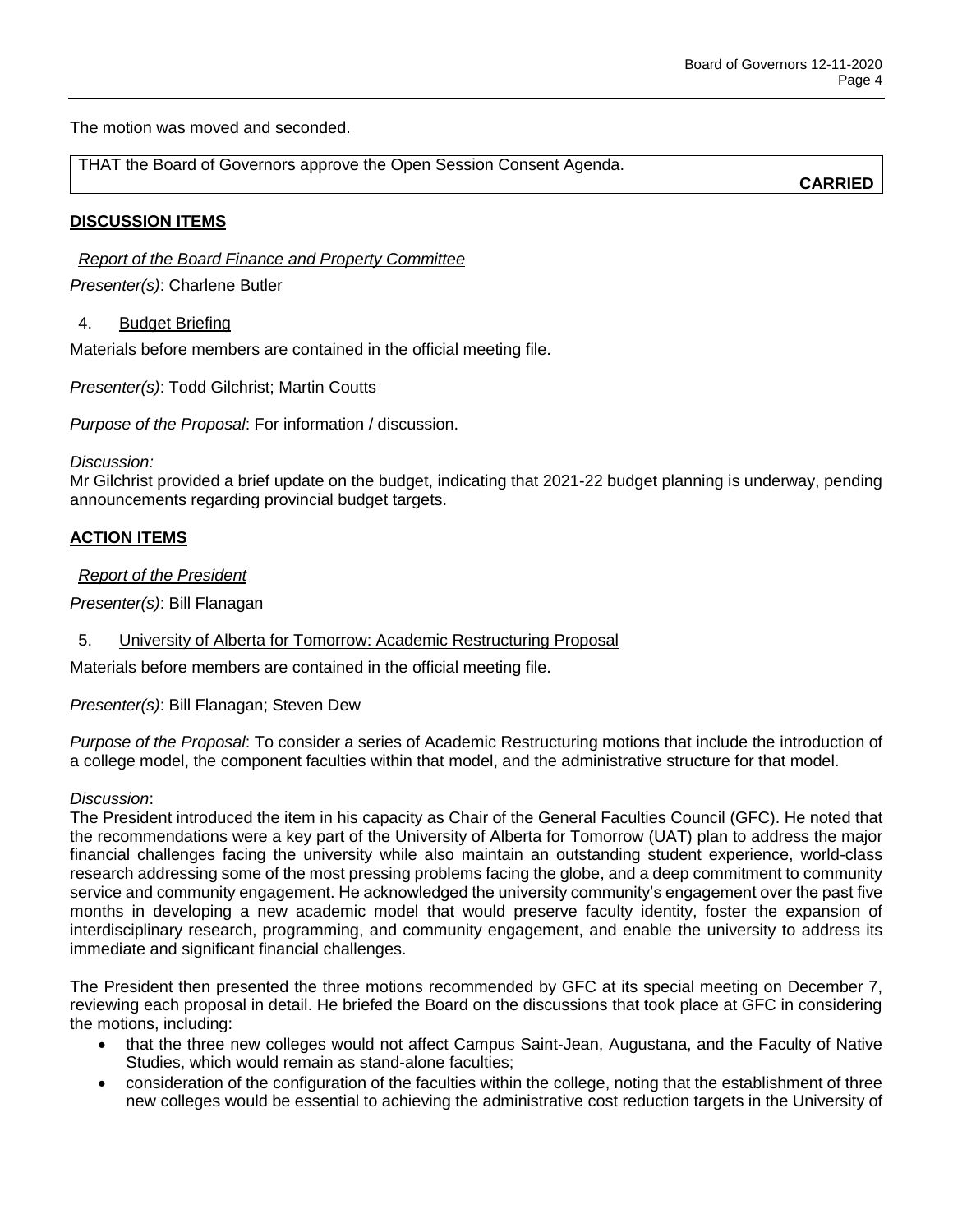Alberta for Tomorrow plan, and would also facilitate innovative, interdisciplinary, cross-faculty initiatives while also preserving faculty identity and autonomy; and

 that GFC had carefully considered the recommended management structure for the colleges, and had amended the original motion to recommend a management model comprising a collegial Council of Deans for each college.

The President then provided the Board with an overview of the management structure discussion at GFC, noting that the original proposed management structure for the colleges had included an appointed College Dean reporting to the Provost to provide leadership at the college level. He reviewed GFC's discussion of the item, including: concerns related to the cost of the new College Dean role, and that the addition of a new senior role would send the wrong message at a time of restraint and ongoing financial pressures; concern that a new administrative role would be one further step removed from the "front lines" of the academy; preference for maintaining the same faculty dean reporting structure; and, with regard to collegial leadership by a council of deans, that the faculty deans had proven capacity to work together, and that it would be important that each college's council of deans would have time to develop a leadership structure supportive of that college's particular needs.

Finally, the President expressed the challenges related to his dual roles as Chair of GFC and as President. As Chair of GFC, he acknowledged respect for GFC's preference for no College Dean. As President, he noted that he was accountable to the Board and responsible for ensuring a balanced university budget. He then expressed the dichotomy he felt those two roles held in this situation: that the university required an effective and highly responsive college management structure with clear accountability and clear decision-making authority to deliver the savings required, but that he was concerned a Council of Deans would not be able to achieve that goal.

The Board Chair acknowledged receipt of GFC's recommendations and thanked GFC members for their thoughtfulness and efforts in bringing these proposals forward. She spoke to the current provincial context, including government deficit and cuts to the public sector, and expressed her appreciation for the engagement of the university community in addressing provincial budget cuts and developing a plan to facilitate the university's recovery from those cuts and long-term success. She noted the Board of Governors' support for the plan to address current cuts, and conveyed the Board's diligent efforts to avoid further deeper cuts by proposing that the university's financial statements be deconsolidated from the province's public accounts. She advised that the Province had suggested that performance-based funding would be instituted pursuant to which further cuts to the university's budget could be made in the event that the university failed to meet the current budget targets.

Members of the Board of Governors engaged in a roundtable discussion of the three motions and expressed overwhelming support for GFC's recommendations regarding Motions 1 and 2. Members then provided comments regarding Motion 3, including: the importance of metrics and accountability, with clear timelines, criteria for success, and a built-in leadership review period; concern that a shared services model may negatively impact student services, and the need to support student experience and research; risks associated with management by committee compared with the benefits of a management structure with clear authority and a focused decisionmaking; potential difficulties associated with driving budget reductions while also creating a new layer of academic and administrative leadership positions; concern for the number of direct reports to the Provost and Vice-President (Academic); whether the academic deans would have sufficient excess capacity to devote the required time to ensuring the Colleges succeeded; the potential risks and benefits of delaying a decision on the administrative structure; and the importance of stakeholder communications, transparency, trust, and respect for GFC's advice and recommendations on academic matters.

The motions were moved and seconded.

**Motion 1:** THAT the Board of Governors, on the recommendation of General Faculties Council, approve a college model as defined in the Executive Summary below.

**CARRIED**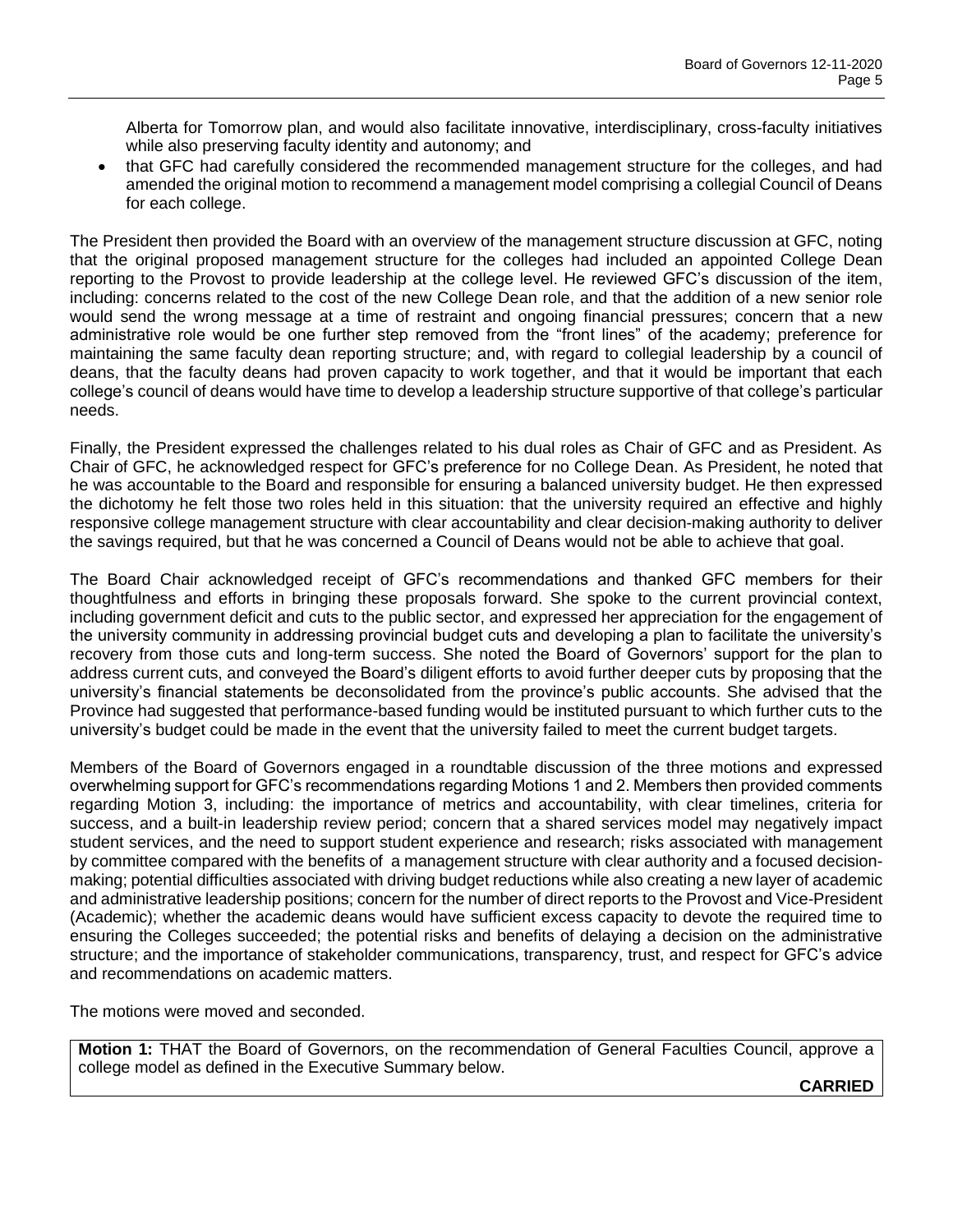**Motion 2**: THAT the Board of Governors, on the recommendation of General Faculties Council, approve, effective July 1, 2021, the establishment of a:

- College of Health Sciences, composed of the Faculty of Medicine and Dentistry, the Faculty of Rehabilitation Medicine, the Faculty of Pharmacy and Pharmaceutical Sciences, the Faculty of Nursing, the School of Public Health, and the Faculty of Kinesiology, Sport, and Recreation.
- College of Natural and Applied Science, composed of the Faculty of Science, the Faculty of Engineering, and the Faculty of Agricultural, Life and Environmental Sciences.
- College of Social Sciences and Humanities, composed of the Faculty of Arts, Faculty of Education, Alberta School of Business, and Faculty of Law.

# **CARRIED**

A member suggested amendments to Motion 3, whereas the university would review the Council of Deans model in one year, with monthly metrics reported back to GFC and the Board over the course of that year, and, following that period, have the option to implement a new administrative model. Members engaged in a discussion regarding that suggestion and other possible amendments, including: the importance of clear metrics related to financial savings as well as avenues for feedback; concern that faculty deans may not support the Council of Deans model; preference for an executive dean model rather than the shared Council of Deans; concern that one year may not be long-enough but that the timeline for required savings was imminent; consideration of university consultation and GFC's recommendation on this item; risk that the executive dean model may not be respected by the academy; costs associated with seconding existing faculty deans into the College Dean position; the possibility of requiring one dean from the Council of Deans to report to the Provost, and how that structure would function; consideration of capacity versus conflict of interest; how administration proposed to alleviate concerns related to the additional layer of administration; and whether the deans could select their leader from amongst them.

Following a brief break, a member proposed a formal amendment to Motion 3 as follows:

*That the Board of Governors, on the recommendation of General Faculties Council, approve an administrative structure for the college model that requires that:*

- *the college be led by a collegial Council of Deans, in consultation with the Provost;*
- *each college be implemented by a college dean, seconded from and by the existing deans (Council of Deans) within the respective college, supported by a Service Manager who is responsible for the administration of the college, and reports collectively to the Council of Deans;*
- *each Faculty be led by a Dean who reports to the Provost, administers the Faculty budget, and is responsible for all matters relating to the academic program of the Faculty; and*
- *after three 18 months years, the President shall undertake a review of the college administrative and leadership structure and report to the Board of Governors and GFC;*

### *With clear metrics, including financial and quality of shared services (including clinical,*  excellence in interdisciplinary research, and education), to be developed by the Board of *Governors, with progress to be reported monthly to GFC, the Board of Governors, and administration over the next 12 months.*

Board members discussed the proposed amendments, including: whether the seconded College Deans' positions would need to be backfilled; whether this proposal would eliminate concerns regarding the additional layer of leadership positions; concerns regarding proposing amendments "on the fly"; how this proposal differed from the original Provost-proposed Executive Dean model; residual concerns regarding the number of direct reports to the Provost; a suggestion that the proposal return to GFC for its consideration; and confirmation of the reporting structure. Following discussion, the Board voted in favour of amending Motion 3 as proposed.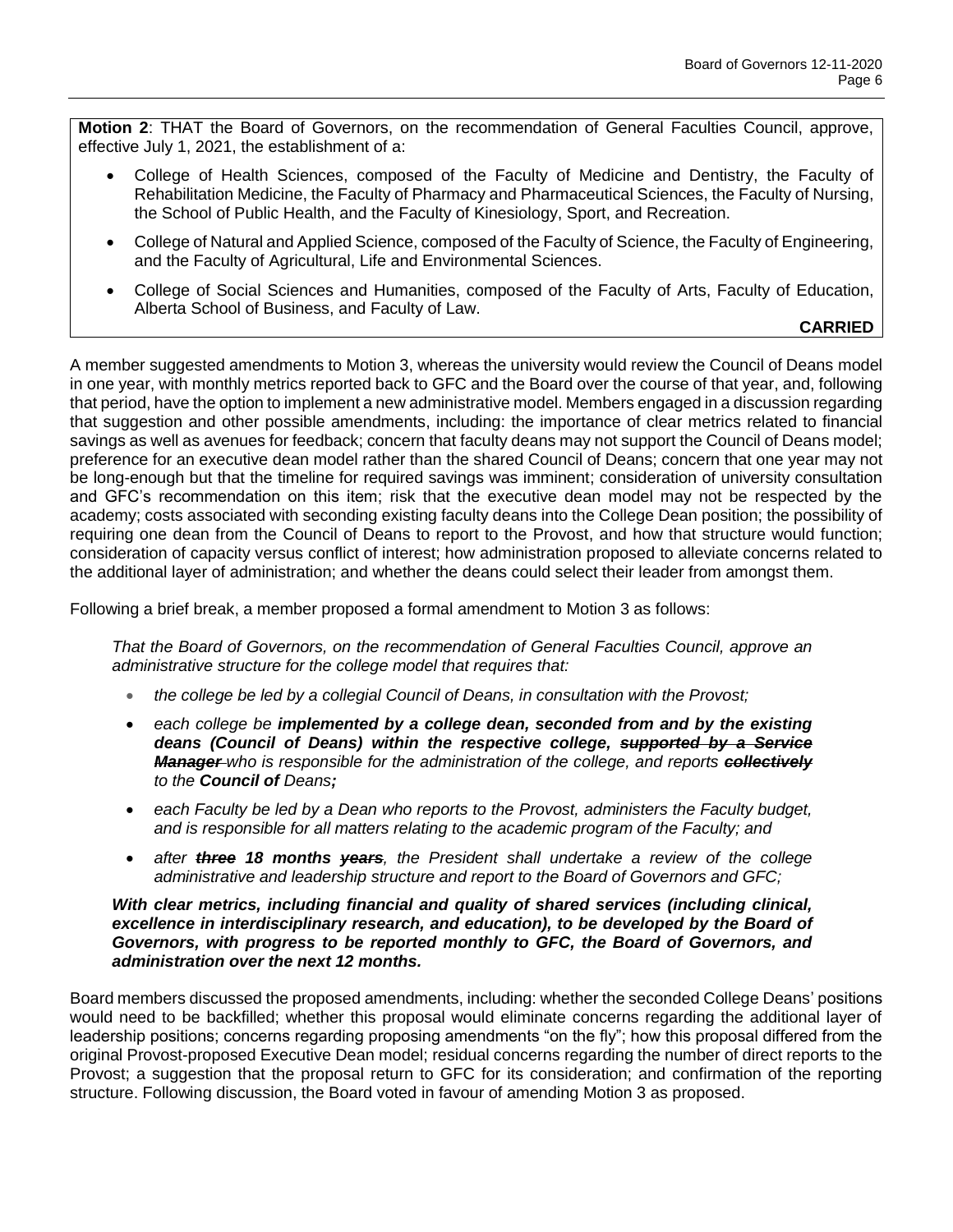At this point, a member proposed an amendment to the reporting structure within the amended motion, as follows:

- *each college be implemented by a college dean, seconded from and by the existing deans (Council of Deans) within the respective college, who is responsible for the administration of the college, and reports to the Council of Deans Provost;*
- *each Faculty be led by a Dean who reports to the Provost College Dean, administers the Faculty budget, and is responsible for all matters relating to the academic program of the Faculty;*

The Board engaged in a discussion of the amendment to the amended motion, including: the perceived reduction of collegiality within the proposed changes; concern that the proposal would not be supported by GFC; how the change would affect the three colleges; and the benefits of a dual-reporting relationship. Following discussion, the Board voted to consider the amendments to the amended motion.

The amended motion was moved and seconded.

**Amended Motion 3, as amended:** THAT the Board of Governors, on the recommendation of General Faculties Council, approve an administrative structure for the college model that requires that:

- the college be led by a collegial Council of Deans, in consultation with the Provost;
- each college be implemented by a college dean, seconded from and by the existing deans (Council of Deans) within the respective college, who is responsible for the administration of the college, and reports to the Provost;
- each Faculty be led by a Dean who reports to the College Dean, administers the Faculty budget, and is responsible for all matters relating to the academic program of the Faculty; and
- after 18 months, the President shall undertake a review of the college administrative and leadership structure and report to the Board of Governors and GFC;

With clear metrics, including financial and quality of shared services (including clinical, excellence in interdisciplinary research, and education), to be developed by the Board of Governors, with progress to be reported monthly to GFC, the Board of Governors, and administration over the next 12 months.

**DEFEATED**

The Board then decided to consider the original amended motion.

The motion was moved and seconded.

**Amended Motion 3:** THAT the Board of Governors, on the recommendation of General Faculties Council, approve an administrative structure for the college model that requires that:

- the college be led by a collegial Council of Deans, in consultation with the Provost;
- each college be implemented by a college dean, seconded from and by the existing deans (Council of Deans) within the respective college, who is responsible for the administration of the college, and reports to the Council of Deans;
- each Faculty be led by a Dean who reports to the Provost, administers the Faculty budget, and is responsible for all matters relating to the academic program of the Faculty; and
- after 18 months, the President shall undertake a review of the college administrative and leadership structure and report to the Board of Governors and GFC;

With clear metrics, including financial and quality of shared services (including clinical, excellence in interdisciplinary research, and education), to be developed by the Board of Governors, with progress to be reported monthly to GFC, the Board of Governors, and administration over the next 12 months.

**CARRIED**